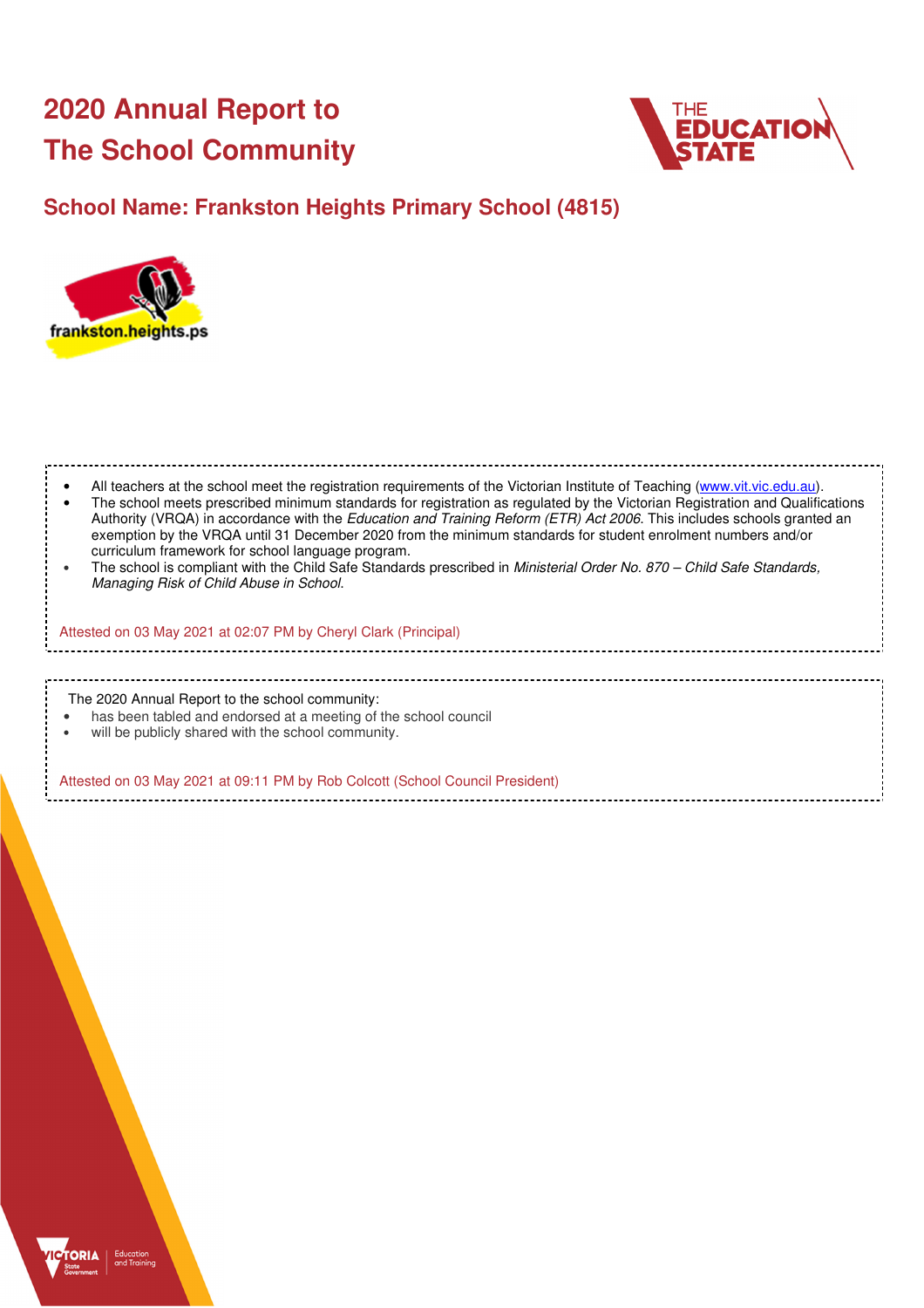

## How to read the Annual Report

## What has changed for the 2020 Annual Report?

#### **Improved appearance**

The appearance of the Performance Summary has been updated to more clearly represent information and to assist interpretation and comparison of individual school's data with state averages and similar school groups.

#### **School performance data**

The Victorian community's experience of COVID-19, including remote and flexible learning, had a significant impact on normal school operations. This impacted the conduct of assessments and surveys. Readers should be aware of this when interpreting the Performance Summary.

For example, in 2020 school-based surveys ran under changed circumstances, and NAPLAN was not conducted. Absence and attendance data may have been influenced by local processes and procedures adopted in response to remote and flexible learning.

Schools should keep this in mind when using this data for planning and evaluation purposes. Those schools who participated in the Student Attitudes to School survey in 2020 should also refer to the advice provided regarding the consistency of their data.

## What does the *'About Our School'* section refer to?

The About Our School section provides a brief background on the school, an outline of the school's performance over the year and future directions.

The 'School Context' describes the school's vision, values and purpose. Details include the school's geographic location, size and structure, social characteristics, enrolment characteristics and special programs.

The 'Framework for Improving Student Outcomes (FISO)' section includes the improvement initiatives the school has selected and the progress they have made towards achieving them.

## What does the 'Performance Summary' section of this report refer to?

The Performance Summary includes the following:

#### **School Profile**

- student enrolment information
- the school's 'Student Family Occupation and Education' category
- a summary of parent responses in the Parent Opinion Survey, shown against the statewide average for Primary schools
- school staff responses in the area of School Climate in the School Staff Survey, shown against the statewide average for Primary schools

#### **Achievement**

- English and Mathematics for Teacher Judgements against the curriculum
- English and Mathematics for National Literacy and Numeracy tests (NAPLAN). Note: NAPLAN tests were not conducted in 2020

#### **Engagement**

Student attendance at school

### **Wellbeing**

Student responses to two areas in the Student Attitudes to School Survey:

- Sense of Connectedness
- Management of Bullying

Results are displayed for the latest year and the average of the last four years (where available).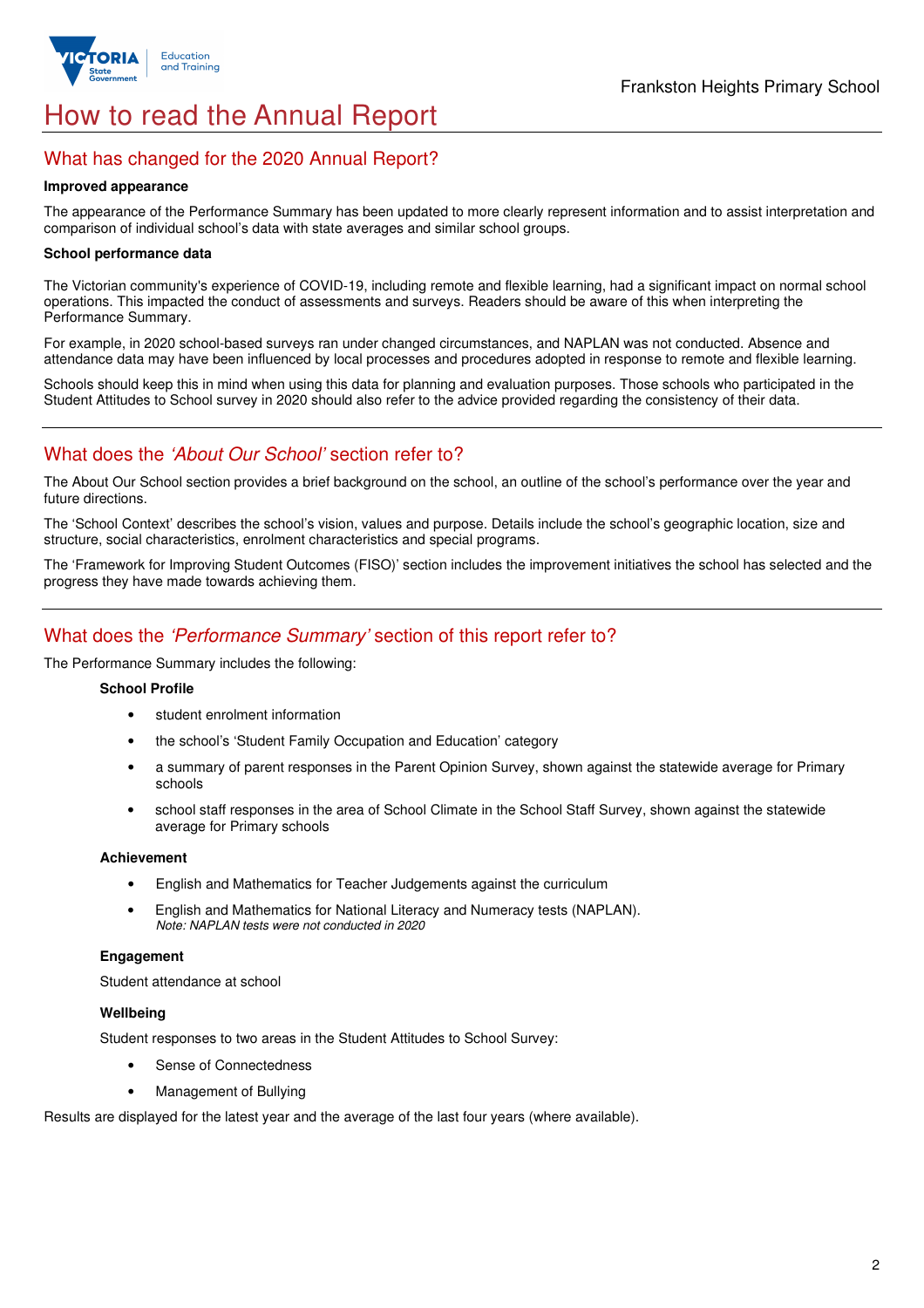

## How to read the Annual Report (continued)

## What do 'Similar Schools' refer to?

Similar Schools are a group of Victorian government schools with similar characteristics to the school.

This grouping of schools has been created by comparing each school's socio-economic background of students, the number of non-English speaking students and the school's size and location.

## What does 'NDP' or 'NDA' mean?

'NDP' refers to no data being published for privacy reasons or where there are insufficient underlying data. For example, very low numbers of participants or characteristics that may lead to identification will result in an 'NDP' label. For the 2020 Student Attitudes to School survey, specifically, the similar school group averages are replaced by 'NDP' where less than 50% of schools in a given similar school group did not participate in the 2020 survey.

'NDA' refers to no data being available. Some schools have no data for particular measures due to low enrolments. There may be no students enrolled in some year levels, so school comparisons are not possible.

Note that new schools only have the latest year of data and no comparative data from previous years. The Department also recognises unique circumstances in Specialist, Select Entry, English Language, Community Schools and schools that changed school type recently, where school-to-school comparisons are not appropriate.

## What is the 'Victorian Curriculum'?

The Victorian Curriculum F–10 sets out what every student should learn during his or her first eleven years of schooling. The curriculum is the common set of knowledge and skills required by students for life-long learning, social development and active and informed citizenship.

The Victorian Curriculum is assessed through teacher judgements of student achievement based on classroom learning.

The curriculum has been developed to ensure that school subjects and their achievement standards enable continuous learning for all students, including students with disabilities.

The 'Towards Foundation Level Victorian Curriculum' is integrated directly into the curriculum and is referred to as 'Levels A to D'.

'Levels A to D' may be used for students with a disability or students who may have additional learning needs. These levels are not associated with any set age or year level that links chronological age to cognitive progress (i.e. there is no age expected standard of achievement for 'Levels A to D').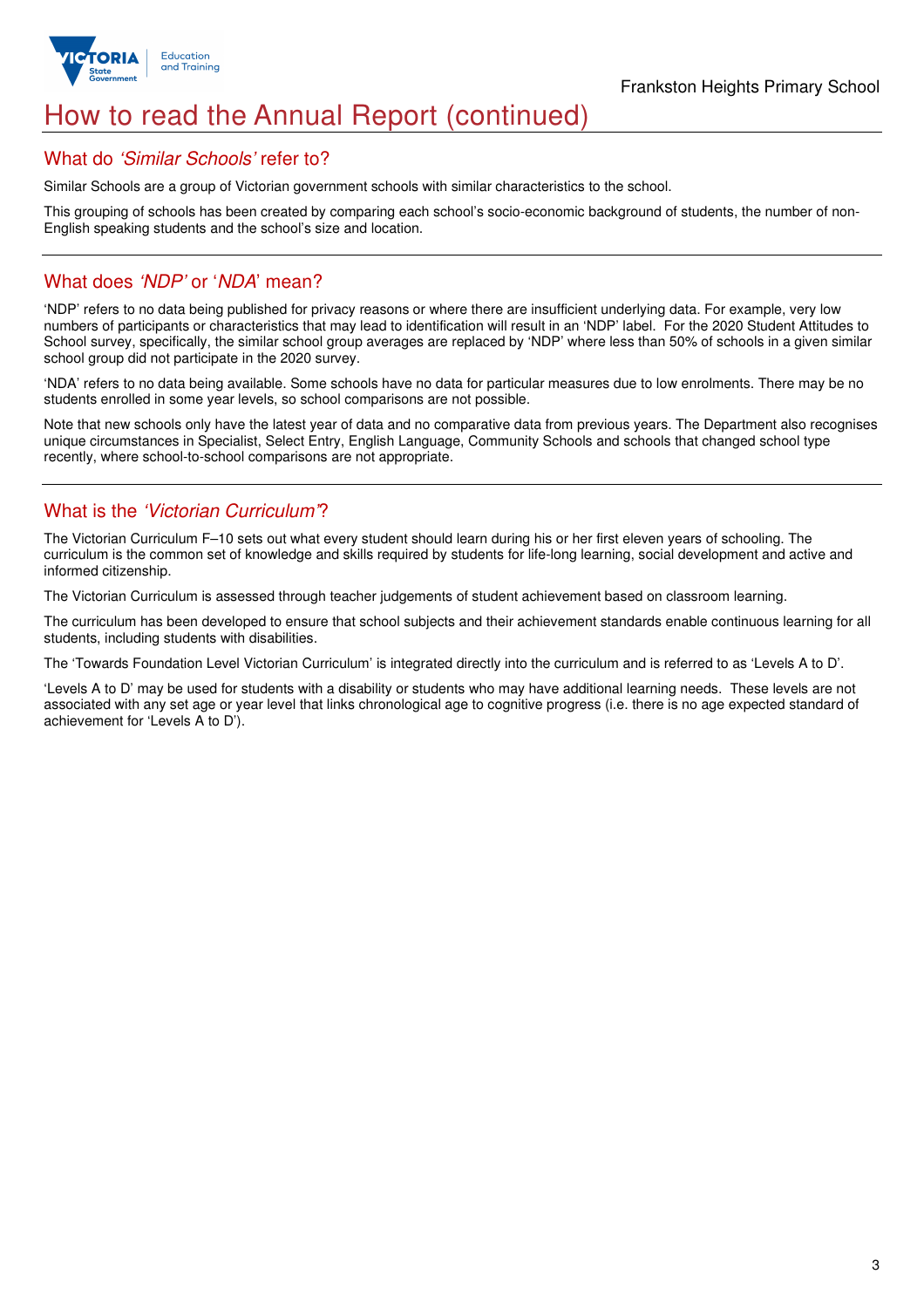

## **About Our School**

### **School context**

Frankston Heights Primary School is located in Heatherhill Rd Frankston. The school services approximately 319 families with a current enrolment of 432 students, with a student family occupation and Education SFOE index at 0.4543. Student enrolments were 252 in 2015 and have been steadily growing over the past 5 years. In 2020, the school's Teaching FTE was 19.7, with Support Staff FTE of 3.2. Our school prides itself on being a smaller, caring school community and as such, values and promotes community participation through classroom helpers, working bees, excursions and camps. A team of experienced staff is actively supported by School Council. A very supportive parents group known as 'Friends of Heights', take an active role in the cocurricular life of the school. Our purpose is to have high expectations of ourselves and others in a socially responsible manner. Values: At Frankston Heights we value -

- 1. Honesty, Integrity and Innovation
- 2. Tolerance and Respect for others
- 3. A safe and friendly caring environment
- 4. Community involvement
- 5. A desire to learn and be successful
- 6. Acceptance and appreciation of diversity within our community.

 The school's mission is to provide an environment that is reflective of its core values: Respect, Responsibility and Resilience. The central concern of the school is the child and the basis of all dealings with each child is that he/she will receive respect, care and concern at all times. All children are valued and given the opportunity to participate in achieving their potential through a stimulating and challenging curriculum. At Frankston Heights Primary School students are learning for life through innovative, vibrant learning experiences. The school adopts a student centred, personalised approach to learning in a safe, secure and supportive environment. Students feel valued and are given guidance, choice, ownership and the tools to explore learning. The educational program offered by Frankston Heights Primary School is highly regarded within the community. Emphasis is placed on Literacy and Numeracy, with P-6 'Units of Inquiry' being implemented through a 2 year scope and sequence. The curriculum was audited to ensure a comprehensive coverage at each level.

The school prides itself on the breadth and depth of curriculum with specialist staff providing high quality programs in Performing Arts, Visual Arts, Science, Physical Education and Italian. Opportunities are planned for students to expand upon their interests and further extend their learning through choirs, soirees and performing arts experiences, such as State School Spectacular, Wakakirri, school productions(this year being the The Greatest Show), music lessons in piano, guitar, drums and vocals.

Similarly, children are extended in digital and design technologies through beebots, robotics, drones and coding programs. Students are encouraged to design, create, evaluate and share personal coding projects and present these at the Northern Peninsula Network student conference. For the past 2 years our school has been one of those who has presented to other students and teachers and run student led workshops to teach others how to design coding games. Our students have a large spacious playground, with 3 separately defined areas for play equipment comprising of monkey bars, slides, swing bridge, tower, a full sized football oval, an outdoor basketball court, an internal 3/4 size basketball court in our school hall, a fully equipped gymnasium, synthiturf area and a natural tea tree bush area, where the children love to roam freely. Our school promotes healthy active individuals with Nude Food each week and offers a funded 'active after school program' each term. A dedicated Art Room, Performing ARTS room located on the stage section of the hall, large Library in the admin building, and dedicated teaching spaces to run Science, Italian and OSHC. The PE program enjoys spacious outdoor facilities and a large hall to run a full program through the Winter months and inclement weather. The school has physically transformed through the completion of a major capital works program in July 2018. Enrichment Programs such as swimming for Prep to Year 6, camps for years three to six, excursions and incursions, interest based lunch time programs, whole school productions, HPV challenge and chess club, complement curriculum areas across the school. Students in Year 5/6 engage in enrichment electives each week to pursue project based learning on areas of interest ranging from advanced dance, computer coding, iPads, woodwork and archery.

Frankston Heights Primary School is a Lead "Respectful Relationships" school and encourages the development of positive interpersonal relationships throughout the school community. From 2019 Frankston Heights has begun a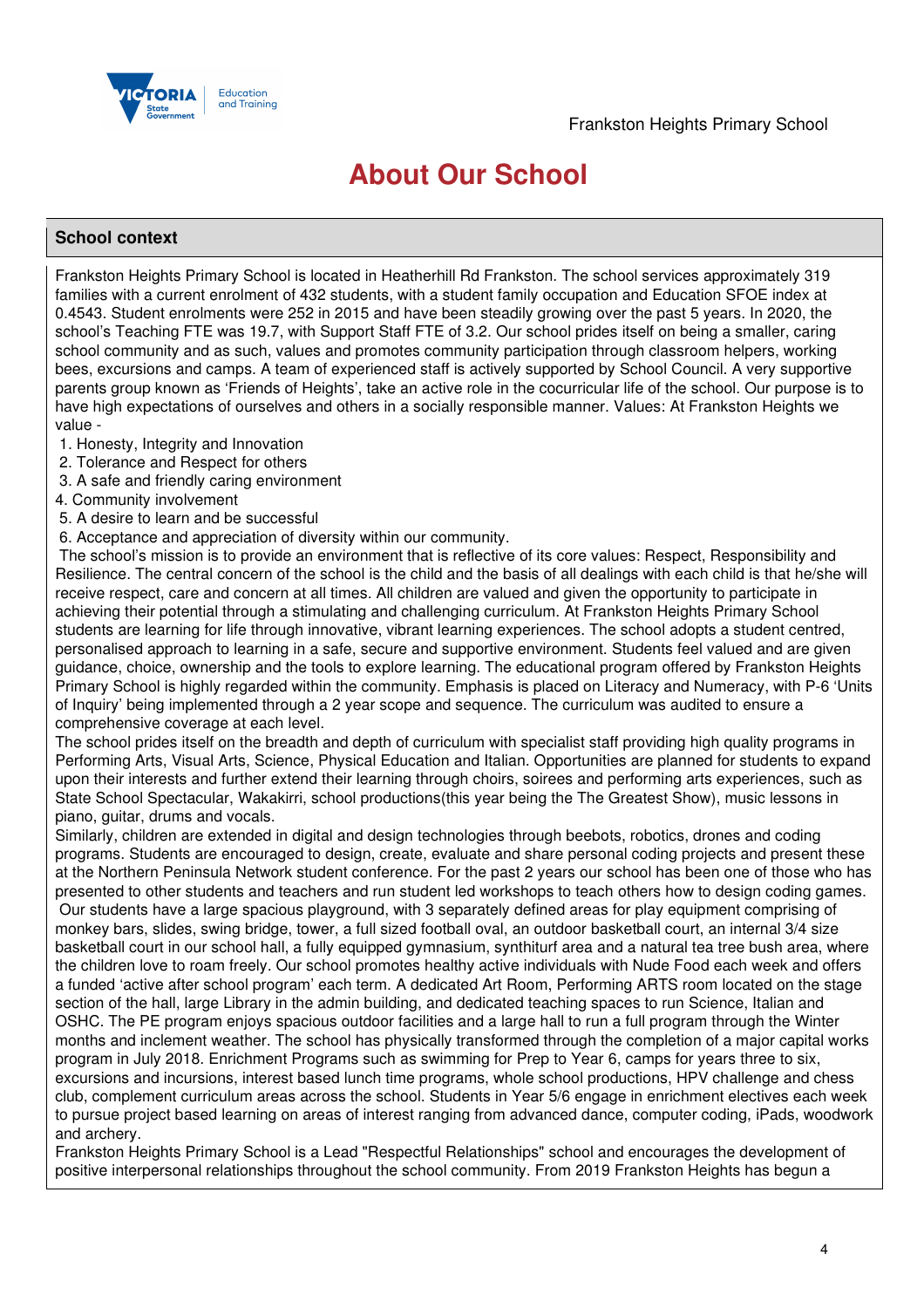

partnership with "Real Schools" developing a Restorative School Community, promoting strong positive relationships.

## **Framework for Improving Student Outcomes (FISO)**

Frankston Heights Primary School strives to provide a rich, inclusive, student centred learning environment to support the holistic development of all students. Committed to cultivating a collaborative, rigourous learning culture using evidence based research to continuously drive whole school improvement, the school's 2020 FISO priority was Excellence in Teaching and Learning. The school specifically focused on the dimensions of evidence-based highimpact teaching strategies and evaluating impact on learning. The three key improvement strategies identified to facilitate the school's improvement agenda were:

- Enhance capacity of staff to differentiate teaching, responding to student differences in readiness, interest and learning profile;

- Build teacher capability to utilise data and a range of assessment approaches to teach to a student's point of learning;

- Continue to build practice excellence through targeted professional learning and coaching that is evidencedbased and modelled on approaches of greatest impact.

The continued development and implementation of the high impact teaching strategies, specifically formative assessment practices remained a key pedagogical focus. As we transitioned to remote and flexible learning (RFL) these practices were paramount in the development and monitoring of teaching and learning.

Professional learning in literacy and numeracy facilitated the continued development of teachers' pedagogical repertoire. Dialogic practices that focused on empowering students to make decisions, take responsibility for contributions and have a shared ownership of the discussion were implemented across curriculum areas. Number and writing continuums were developed and trialled to support ongoing assessment of student learning, consistency of practice and differentiation.

Teaching teams worked collaboratively throughout the year to deliver comprehensive onsite and offsite learning programs. During remote and flexible learning all members of the school community embarked on a steep learning trajectory. Professional learning in Seesaw, Webex, Sentral and Google Classroom was undertaken by all staff to ensure communication between home and school and the delivery of quality learning programs could be maintained.

## **Achievement**

Teaching and learning is one of the core priorities at Frankston Heights Primary School. Effective and consistent teaching practices to improve intellectual rigour and move students forward in their learning were implemented across all curriculum areas during both on site and off site learning. Targeted professional learning focused on the ongoing development of teachers' pedagogical practices. Teachers collected a comprehensive range of data sets to monitor and reflect on student learning. Weekly data meetings provided teaching teams with the opportunity to collaboratively reflect on their practice and plan learning experiences to address the needs of students.

Formative assessment practices exploring the co-construction of success criteria to develop learner agency were trialled by a core group of teachers and students. The inquiry project focused on students referencing the success criteria more regularly throughout the lesson to monitor their learning, identify achievements and co-design learning goals with their teacher.

The school remains committed to the development of a sustainable school improvement culture that focuses on quality teaching, learning and student achievement. During the remote learning periods learning programs were significantly adjusted for students and their circumstances. Teachers and education support staff worked to support all students. In addition to the learning tasks uploaded to the Seesaw and Google classroom platforms, Webex was utilised to communicate with students and support their learning.

When students returned to onsite learning, teachers used formative assessment data to guide teaching and learning.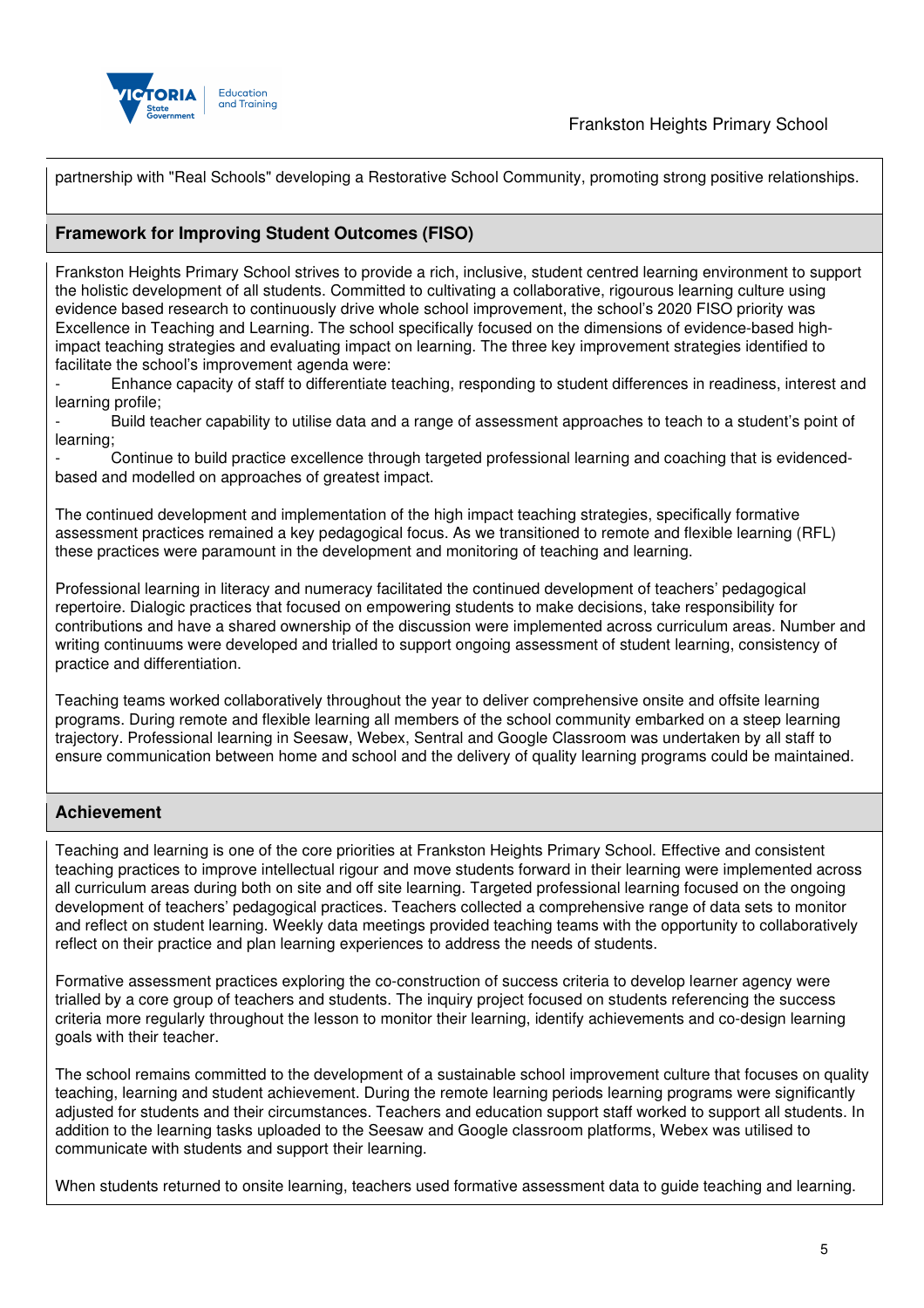

## Frankston Heights Primary School

The data indicated that students who consistently engaged in learning programs continued to make progress; however, learning plateaued for a number of students unable to connect with the programs.

The school's 2020 achievement data reveals the impact of temporary interruptions to student learning. Whilst the percentage of students working at or above age expected standards in English was relative to similar schools, student achievement in Mathematics was below similar schools. Intervention programs in literacy and numeracy through the 2021 Tutor Learning initiative have been developed to support the catch up of identified students with potential learning disruptions caused through COVID-19.

In 2021 the school will continue to embed a consistent whole-school pedagogical approach in Reading, Writing and Numeracy that is underpinned by evidence based research and a collaborative learning culture. School improvement inquiry cycles will be undertaken by teaching teams in Number and Reading. Analysis of student data, utilising a wide range of data sources, will drive rigourous curriculum planning and pedagogical practices. Instructional practices focusing on differentiation will be addressed through professional learning and curriculum planning. The continued development of formative assessment practices across the school will remain a priority. Students will be empowered to monitor, evaluate and articulate their learning progress and co design future learning goals with their teacher. Opportunities for student feedback will be planned for throughout the lesson and all students with participate in share, reflect and assess (SRA) plenaries. Google classroom and Seesaw online platforms and student led conferences in term two will provide forums for students to share and reflect on their learning with parents.

## **Engagement**

Frankston Heights Primary School aims to have all students engaged with their learning, feel connected to the school and community and be self-motivated to learn. It is imperative our school empowers students and builds school pride, by providing an engaging and student centred learning environment. To achieve these aims, the school has expanded its digital resources to increase the number of computers and iPads across the school to a ratio of approximately one device per 1:1.08 students (lower than SEVR 1:1.20 and 1.15 State Mean ) to make technology more accessible and able to transform students' learning. The school has funded a significant increase in resources to support the teaching of STEAM across the school. As a result, with the transition to Remote and Flexible Learning for a significant period of time in 2020, the school was in a position to best support students in accessing their learning online. Our school has a 5 star rating for our technology infrastructure, device age and ratio, as an example.

Whilst student Engagement in learning is a critical component of meeting student needs, this became more evident during the Remote and Flexible Learning period. During 2020, attendance was also a key priority of our school strategic plan.

As a result, the following strategies were implemented throughout the year, and in particular, the Remote Flexible Learning period, to further promote student engagement and attendance:

Strategies to enable student and parent access to curriculum programs:

\* Learning Packs were delivered to students' homes upon request, but also to assist all year levels in completing more typical 'pen to paper' type learning tasks, eg- handwriting, spelling, phonics.

\* Devices, eg computers and iPads were loaned to students who either had none or limited access at home, to provide accessibility to all online learning platforms.

- \* Online platforms were set up to ensure two way communication, access to learning resources, such as teaching videos, daily learning schedules, for students to submit completed work and for feedback processes to be supported. \* Provision of a weekly timetable and a daily schedule, for families to plan management of their time around learning tasks, recreational activities and online webex meetings.
- \* Year Level and Specialist subject work was uploaded to online platforms, including instructional teaching videos, learning tasks and explicit instructions on teacher expectations, before the start of each day.

\* Students accessing onsite supervision were supported to complete all daily learning tasks.

\* Student passwords and log-in details were provided in a written format, to students and families, to facilitate access to all online learning platforms. Students having difficulties logging on, were promptly supported by staff to gain access at the earliest convenience.

\* Modified Learning packs were developed for all students on our school's intervention program, including those funded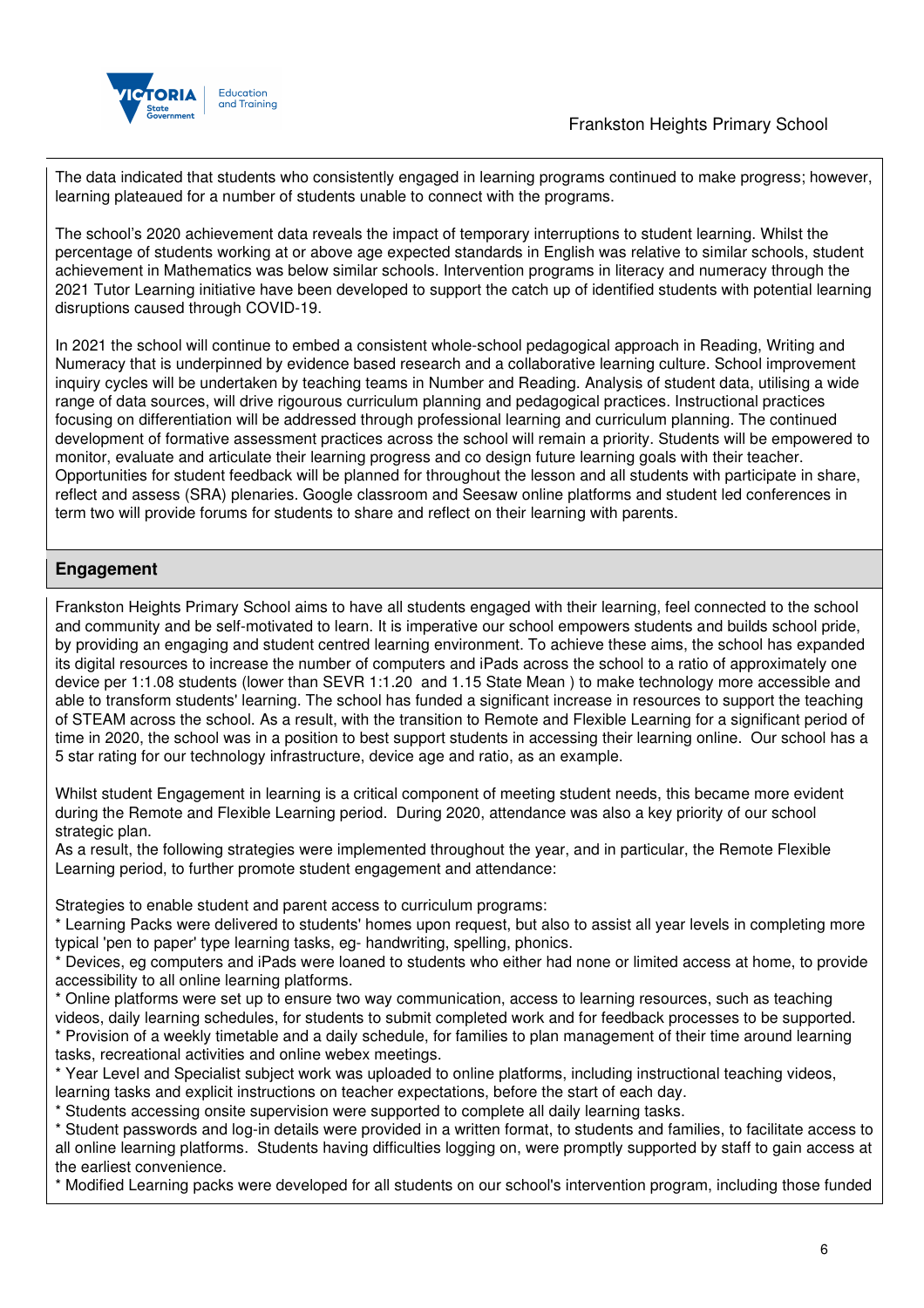

Frankston Heights Primary School

under DET PSD. These were delivered to all students on the program, with regular support provided to assist completion of all learning tasks.

Strategies to specifically address non-engagement and non- attendance:

\* Attendance data was collected and submitted to DET on a daily basis. This data was closely tracked, to enable prompt follow up.

\* Teachers were communicating any daily concerns for non-attendance or non- engagement to the 'Child Safety' Officer, for immediate follow up.

\* Daily online webex meetings to mark the roll and check student attendance and engagement with learning tasks, were timetabled and implemented each day.

\* Daily and weekly tracking of completed work by students occurred. Follow up communication, eg. phone calls, written messaging through online platforms or via school leadership, when concerns were first raised were immediately actioned.

\* Tasks were modified in response to parent feedback to provide more flexibility for families in managing the work, rather than strictly timetabling everything so tightly.

\* Integration aides were instructed to join webex meetings to support individuals and groups of students requiring additional help.

\* Integration aides and supervising staff, assisted onsite to support those in attendance to access and complete all learning tasks.

\* Integration aides completed 1:1 focus group lessons, under the supervision of classroom teachers.

\* Teachers conducted small focus groups, via webex, in Literacy and Numeracy to teach students with similar learning needs, ensuring tasks were more differentiated around these student's learning needs.

As part of the school's AIP focus for 2020, a key improvement strategy was to promote high expectations and celebrate student growth. Another strategy was to build student's capability to develop learning goals, self-monitor progress, demonstrate achievement and frame next goals based upon strengths and areas for improvement.

To progress these strategies, our school leadership team implemented a project with their students around learner agency. This involved students working with their teacher to identify and articulate what success in learning looks like, and how students would know themselves, when they had been successful, so they could self-monitor their future learning progress. This would ultimately lead to students co-developing learning goals, knowing their strengths, their achievements and being able to celebrate their growth. This Learner Agency project is a focus for all staff in 2021, and is being implemented across the school from Yr P-6.

### **Wellbeing**

Frankston Heights has an ongoing goal to build a culture of safety and wellbeing. Health and wellbeing was put at the forefront of our remote and flexible learning program. Communication to parents was most important to keep them informed during Covid 19 and supporting families daily by phone to meet the needs of their child and the environmental conditions and complexities of their families. Frankston Heights created Covid 19 student risk assessments and consulted Student Support Services and other professional supports to provide staff, students and families. Integration staff provided support to vulnerable and PSD students via webex. Scheduled regular student support meetings and parent phone calls were conducted to support students and families with specific needs. Safety Plans were produced to support students with anxiety transitioning back to school.

As a lead school in Respectful Relationships Frankston Heights continued to promote the Respectful Relationships and implemented the program weekly through remote flexible learning platforms, via webex, seesaw and google classroom. Our school values of Respect, Responsibility and Resilience continued to be embedded through remote learning and flexible learning. Our school has a partnership with Real Schools embedding Restorative practises. Wellbeing sessions were conducted daily providing restorative circles to listen to the students' needs and thoughts. Building strong positive relationships was vital to maintain the health, wellbeing and engagement of all students.

Throughout Remote and Flexible Learning our Student Leadership Program was able to continue through weekly student lead assemblies conducted via webex. We launched our Student Voice Action Teams from Foundation to 6 and these were able to be implemented to provide important and necessary feedback on the implementation of our Remote and Flexible Learning Program through surveys, after both stage one and stage two of remote learning,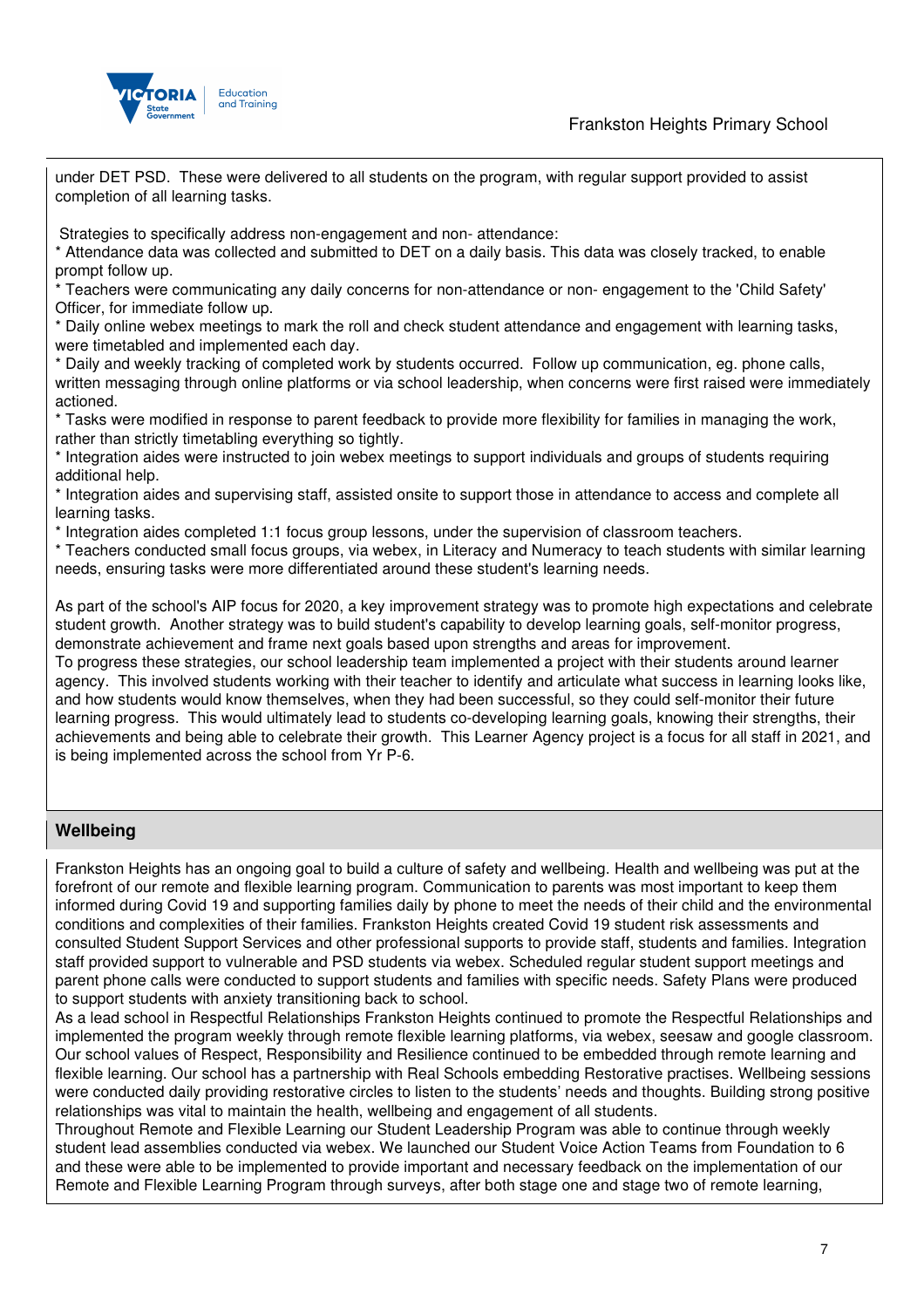

## Frankston Heights Primary School

changes were put in place to support, students, teachers and families.

Our school values of Respect, Responsibility and Resilience were embedded in our Restorative Student Engagement Plan to elevate student behaviour, empathy and cooperation. During Covid 19, Frankston Heights continued to promote attendance through "Every day Counts". Weekly raffles and prizes were included to encourage daily attendance through remote learning. To improve our student attendance data, DET Attendance Guidelines have continued to be implemented to monitor and track student absences and follow up with parents with lengthy absences. All staff were responsible for promoting full attendance and being responsive to "check in" with parents. Attendance certificates were given out to families termly to notify the parents on the impact of student absences. Attendance support was provided to families who were having difficulties in their child attending school. Frankston heights has continued to implement the (EYE) DA and data has been collected from the English Online in

Grade one to measure the success of the Northern Peninsula Oral language Initiative, to improve students language acquisition in the early Years.

### **Financial performance and position**

Frankston Heights has excellent budgetary procedures overseen by the Business Manager, Principal and the School Council Finance Committee. The school ensures that all of its funds are carefully managed and invested to ensure maximum interest for all school finance. The school ran at a surplus due to diligent budget management and significantly less expenditure in the areas of CRTs, Staff Professional Development and Professional Practice Days due to COVID-19. Even though these professional requirements were provided, they were managed via online meetings, hence saving the school significant expenditure in staff replacement costs. The school is compliant with all DET financial policies and procedures and continues to follow auditory recommendations, from our last audit at the beginning of 2018, which highlighted sound financial management policy and practices.

> **For more detailed information regarding our school please visit our website at https://www.frankstonhts-ps.vic.edu.au**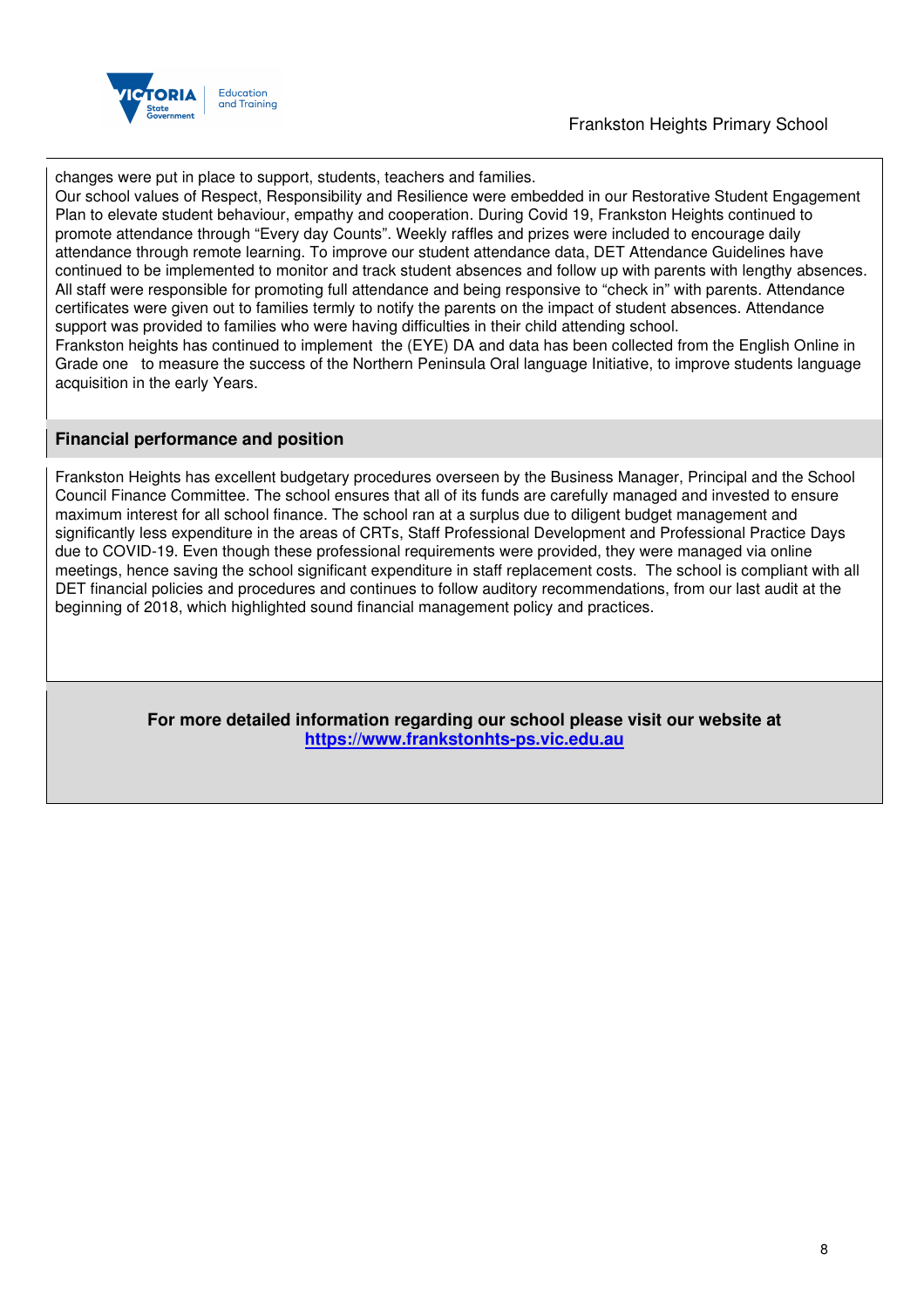

# **Performance Summary**

The Performance Summary for government schools provides an overview of how this school is contributing to the objectives of the Education State and how it compares to other Victorian Government schools.

All schools work in partnership with their school community to improve outcomes for children and young people. Sharing this information with parents and the wider school community helps to support community engagement in student learning, a key priority of the Framework for Improving Student Outcomes.

Refer to the 'How to read the Annual Report' section for help on how to interpret this report.

## SCHOOL PROFILE

#### **Enrolment Profile**

A total of 420 students were enrolled at this school in 2020, 191 female and 229 male.

7 percent of students had English as an additional language and 2 percent were Aboriginal or Torres Strait Islander.

### **Overall Socio-Economic Profile**

The overall school's socio-economic profile is based on the school's Student Family Occupation and Education index (SFOE) which takes into account parents' occupations and education.

Possible socio-economic band values are: Low, Low-Medium, Medium and High.

This school's socio-economic band value is: Low - Medium

#### **Parent Satisfaction Summary**

The percent endorsement by parents on their school satisfaction level, as reported in the annual Parent Opinion Survey.

Percent endorsement indicates the percent of positive responses (agree or strongly agree) from parents who responded to the survey.



#### **School Staff Survey**

The percent endorsement by staff on School Climate, as reported in the annual School Staff Survey.

Percent endorsement indicates the percent of positive responses (agree or strongly agree) from staff who responded to the survey. Data is suppressed for schools with three or less respondents to the survey for confidentiality reasons.



Percent endorsement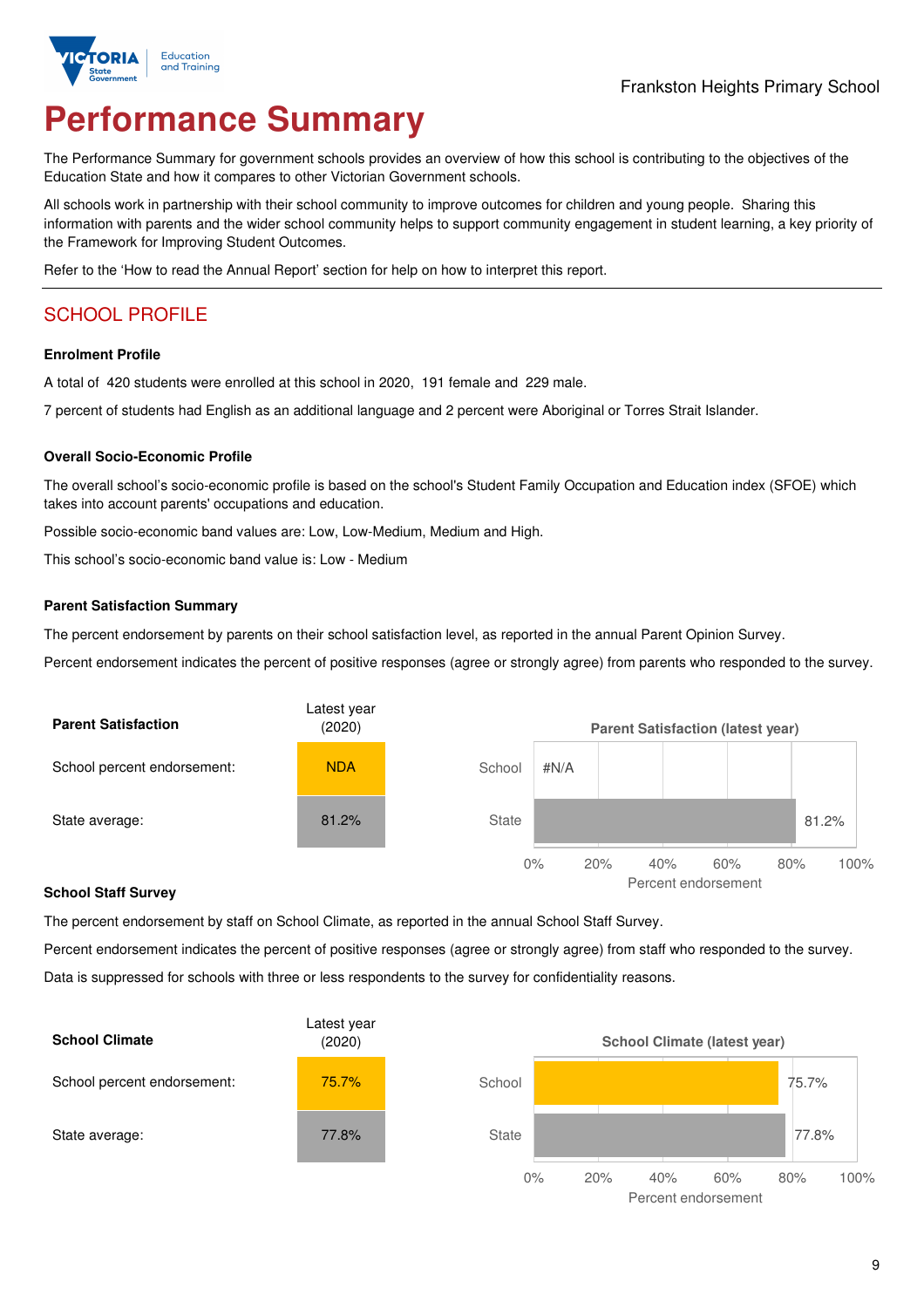

## ACHIEVEMENT

**Key: 'Similar Schools' are a group of Victorian government schools that are like this school, taking into account the school's socioeconomic background of students, the number of non-English speaking students and the size and location of the school.** 

#### **Teacher Judgement of student achievement**

Percentage of students working at or above age expected standards in English and Mathematics.



#### **NAPLAN**

NAPLAN tests were not conducted in 2020.

#### **NAPLAN Learning Gain**

NAPLAN learning gain is determined by comparing a student's current year result to the results of all 'similar' Victorian students (i.e. students in all sectors in the same year level who had the same score two years prior).

NAPLAN tests were not conducted in 2020.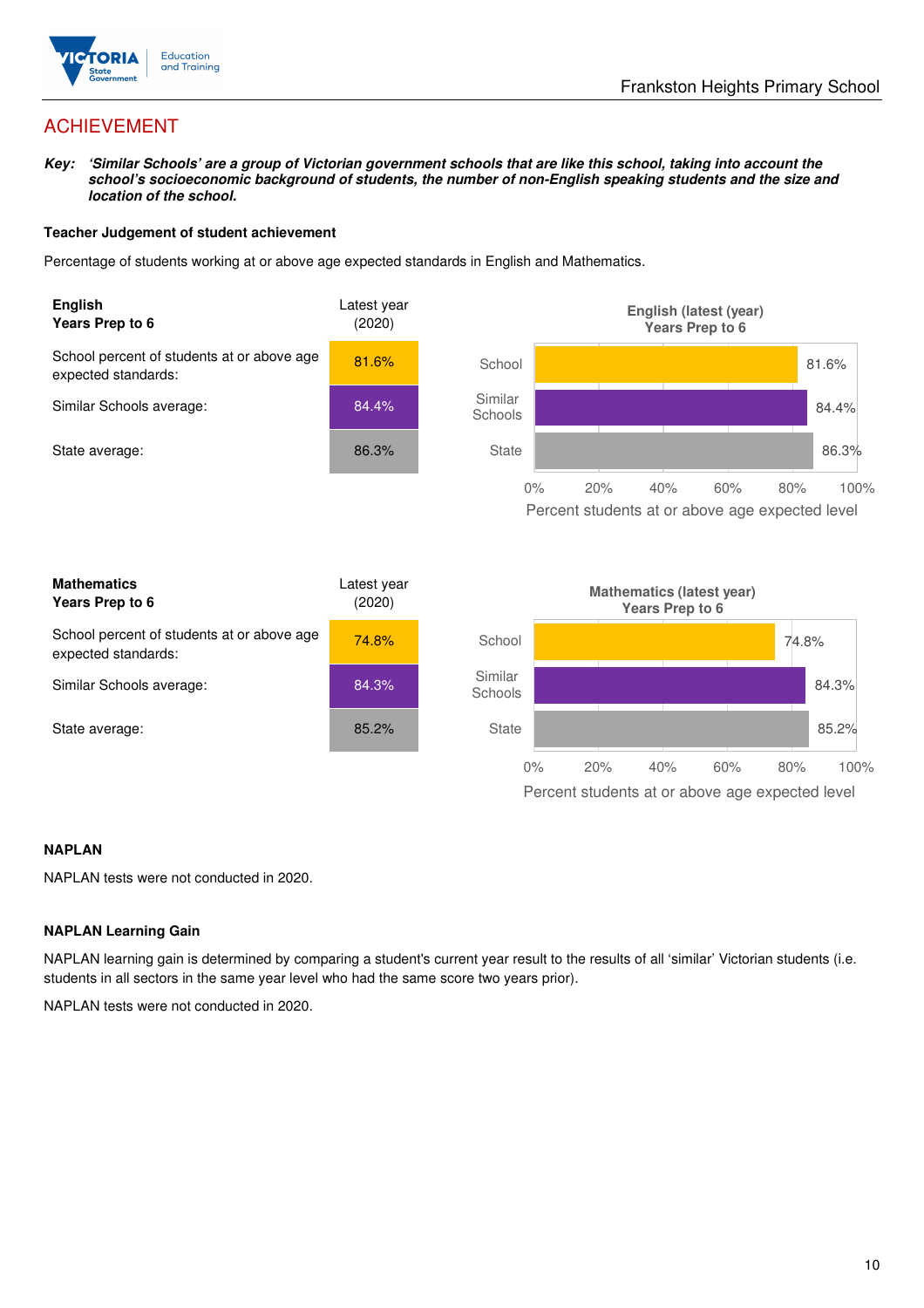

## ENGAGEMENT

**Key: 'Similar Schools' are a group of Victorian government schools that are like this school, taking into account the school's socioeconomic background of students, the number of non-English speaking students and the size and location of the school.** 

#### **Average Number of Student Absence Days**

Absence from school can impact on students' learning. Common reasons for non-attendance include illness and extended family holidays. Absence and attendance data in 2020 may have been influenced by local processes and procedures adopted in response to remote and flexible learning.



#### **Attendance Rate (latest year)**

|                                             | Prep | Year | Year <sub>2</sub> | Year 3 | Year 4 | Year 5 | Year 6 |
|---------------------------------------------|------|------|-------------------|--------|--------|--------|--------|
| Attendance Rate by year level<br>$(2020)$ : | 93%  | 91%  | 92%               | 89%    | 88%    | 89%    | 91%    |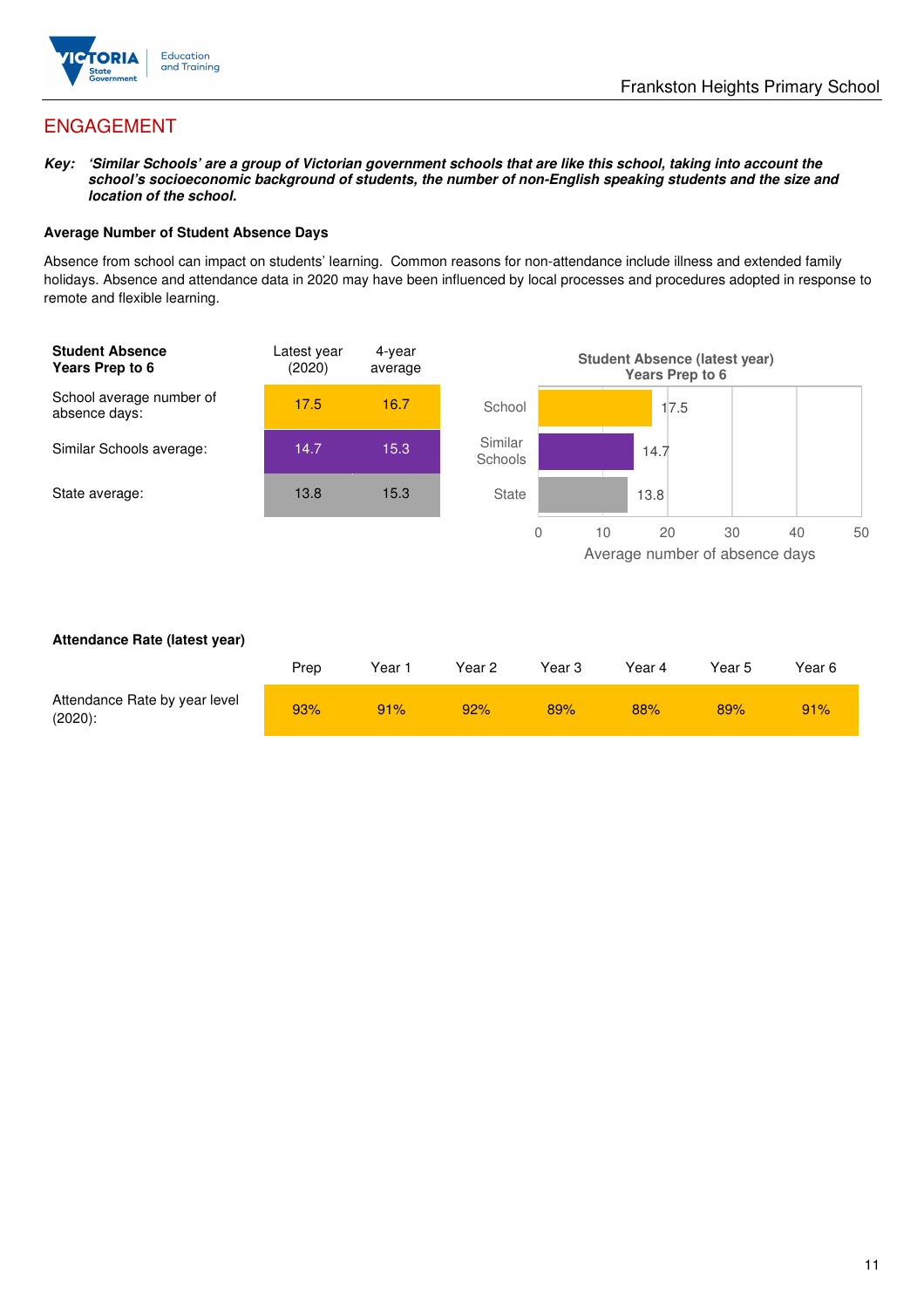

## **WELLBEING**

**Key: 'Similar Schools' are a group of Victorian government schools that are like this school, taking into account the school's socioeconomic background of students, the number of non-English speaking students and the size and location of the school.** 

#### **Student Attitudes to School – Sense of Connectedness**

The percent endorsement on Sense of Connectedness factor, as reported in the Attitudes to School Survey completed annually by Victorian Government school students, indicates the percent of positive responses (agree or strongly agree).

Schools who participated in the Student Attitudes to School survey in 2020 should refer to the advice provided regarding the consistency of their data.



methodology in 2020, data are often not comparable with previous years or within similar school groups. Care should be taken when interpreting these results.

#### **Student Attitudes to School – Management of Bullying**

The percent endorsement on Management of Bullying factor, as reported in the Attitudes to School Survey completed annually by Victorian Government school students, indicates the percent of positive responses (agree or strongly agree).

Schools who participated in the Student Attitudes to School survey in 2020 should refer to the advice provided regarding the consistency of their data.



Due to lower participation rates and differences in collection methodology in 2020, data are often not comparable with previous years or within similar school groups. Care should be taken when interpreting these results.

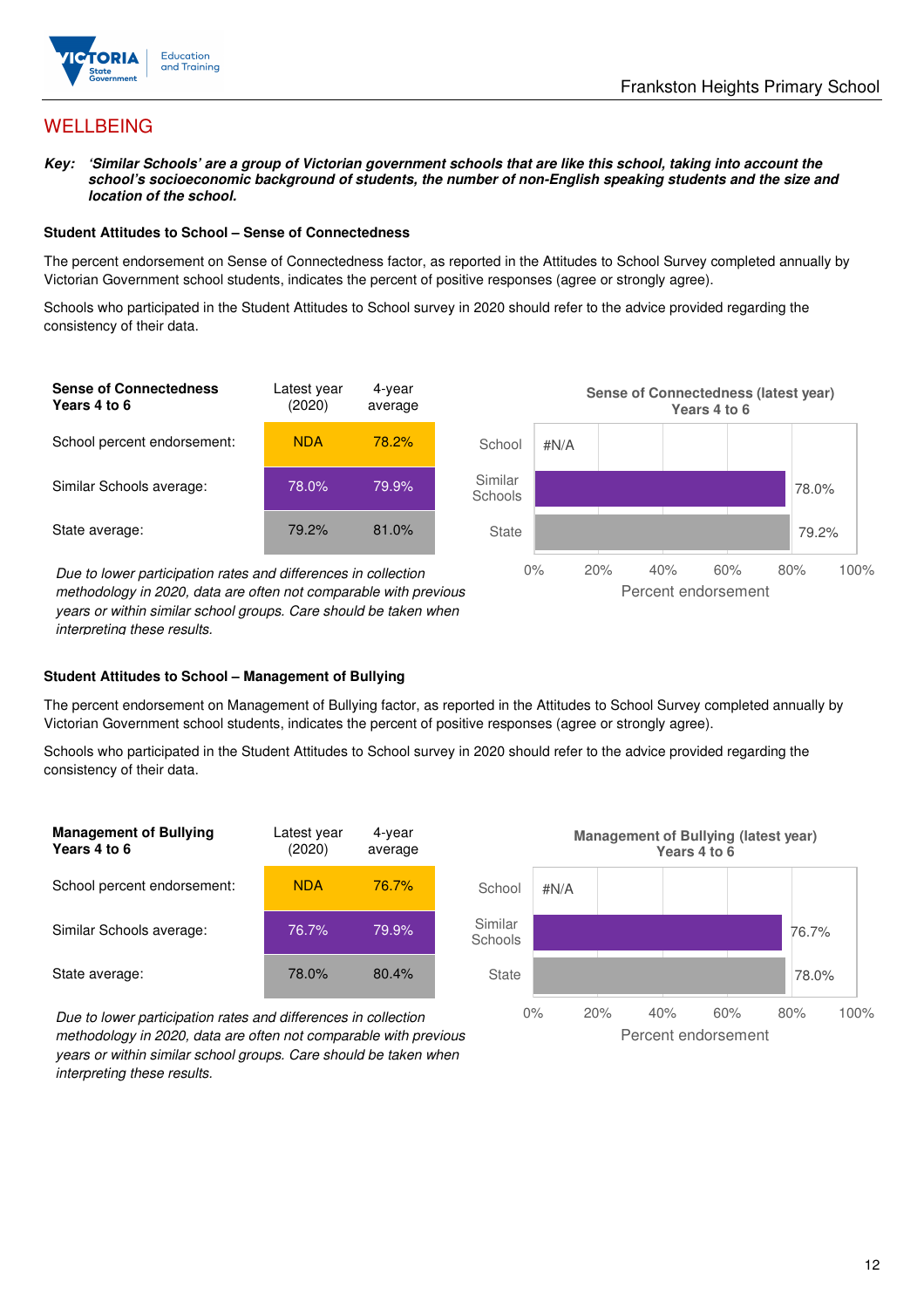

# **Financial Performance and Position**

FINANCIAL PERFORMANCE - OPERATING STATEMENT SUMMARY FOR THE YEAR ENDING 31 DECEMBER, 2020

| <b>Revenue</b>                  | <b>Actual</b> |
|---------------------------------|---------------|
| <b>Student Resource Package</b> | \$3,580,374   |
| Government Provided DET Grants  | \$712,683     |
| Government Grants Commonwealth  | \$7,100       |
| Government Grants State         | <b>NDA</b>    |
| <b>Revenue Other</b>            | \$7,632       |
| <b>Locally Raised Funds</b>     | \$201,657     |
| <b>Capital Grants</b>           | <b>NDA</b>    |
| <b>Total Operating Revenue</b>  | \$4,509,445   |

| Equity $1$                                          | <b>Actual</b> |
|-----------------------------------------------------|---------------|
| Equity (Social Disadvantage)                        | \$120,648     |
| Equity (Catch Up)                                   | <b>NDA</b>    |
| <b>Transition Funding</b>                           | <b>NDA</b>    |
| Equity (Social Disadvantage - Extraordinary Growth) | <b>NDA</b>    |
| <b>Equity Total</b>                                 | \$120,648     |

| <b>Expenditure</b>                    | <b>Actual</b> |
|---------------------------------------|---------------|
| Student Resource Package <sup>2</sup> | \$3,177,465   |
| Adjustments                           | <b>NDA</b>    |
| <b>Books &amp; Publications</b>       | \$14,269      |
| Camps/Excursions/Activities           | \$44,850      |
| <b>Communication Costs</b>            | \$4,302       |
| Consumables                           | \$83,650      |
| Miscellaneous Expense <sup>3</sup>    | \$60,567      |
| <b>Professional Development</b>       | \$9,134       |
| Equipment/Maintenance/Hire            | \$153,206     |
| <b>Property Services</b>              | \$111,749     |
| Salaries & Allowances <sup>4</sup>    | \$16,627      |
| <b>Support Services</b>               | \$103,586     |
| Trading & Fundraising                 | \$16,895      |
| Motor Vehicle Expenses                | \$61          |
| <b>Travel &amp; Subsistence</b>       | <b>NDA</b>    |
| <b>Utilities</b>                      | \$27,683      |
| <b>Total Operating Expenditure</b>    | \$3,824,045   |
| <b>Net Operating Surplus/-Deficit</b> | \$685,400     |
| <b>Asset Acquisitions</b>             | \$108,235     |

(1) The equity funding reported above is a subset of the overall revenue reported by the school.

(2) Student Resource Package Expenditure figures are as of 01 Mar 2021 and are subject to change during the reconciliation process.

(3) Miscellaneous Expenses include bank charges, administration expenses, insurance and taxation charges.

(4) Salaries and Allowances refers to school-level payroll.